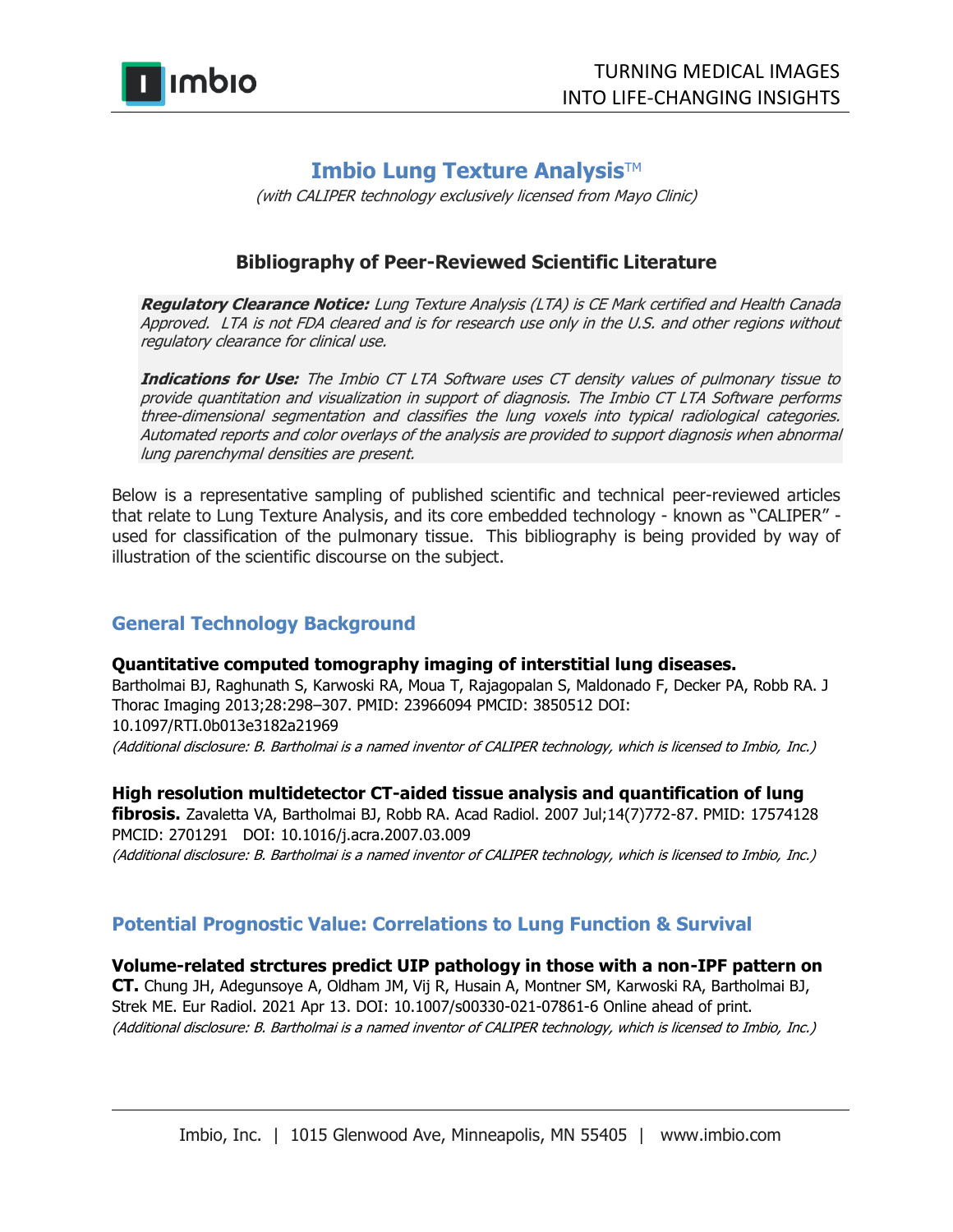

## **Quantitative and semi-quantitative computed tomography analysis of interstitial lung disease associated with systemic sclerosis: A longitudinal evaluation of**

**pulmonary parenchyma and vessels.** Occhipinti M, Bosello S, Sisti LG, et al. PloS One. 2019 Mar 12;14(3):e0213444. PMID: 30861018 DOI: 10.1271/journal.pone.0213444 (Additional disclosure: B. Bartholmai is a named inventor of CALIPER technology, which is licensed to Imbio, Inc.)

**Predicting outcomes in rheumatoid arthritis related interstitial lung disease.** Jacob J, Hirani N, van Moorsel CHM, Rajagopalan S, Murchison JT, van Es HW, Bartholmai BJ, van Beek FT, Struik MHL, Stewart GA, Kokosi M, Egashira R, Brun AL, Cross G, Barnett J, Devaraj A, Margaritopoulos G, Karwoski R, Renzoni E, Maher TM, Wells AU. Eur Respir J. 2019 Jan 3;53(1):1800869. PMID: 30487199 PMCID: PMC6319797 DOI: 10.1183/13993003.00869-2018 (Additional disclosure: B. Bartholmai is a named inventor of CALIPER technology, which is licensed to Imbio, Inc.)

**Quantitative analysis of lung sounds for monitoring idiopathic pulmonary fibrosis: a prospective pilot study.** Sgalla G, Larici AR, Sverzellati N, Bartholmai B, Walsh SLF, Nikolic D, Barney A, Fletcher S, Jones M, Davies DD, Richeldi L. Eur Respir J. 2019 Mar 7;53(3):1802093. PMID: 30578384 DOI: 10.1183/13993003.02093-2018 (Additional disclosure: B. Bartholmai is a named inventor of CALIPER technology, which is licensed to Imbio, Inc.)

**Longitudinal prediction of outcome in idiopathic pulmonary fibrosis using automated CT analysis.** Jacob J, Bartholmai BJ, van Moorsel CHM, Rajagopalan S, Devaraj A, van Es HW, Moua T, van Beek FT, Clay R, Veltkamp M, Kokosi M, de Lauretis A, Judge EP, Jacob TM, Peikert T, Karwoski R, Maldonado F, Renzoni E, Maher TM, Altmann A, Wells AU. Eur Respir J. 2019 Sep 30;54(3):1802341. PMID: 31196945 PMCID: PMC6860992 DOI: 10.1183/13993003.02341-2018 (Additional disclosure: B. Bartholmai is a named inventor of CALIPER technology, which is licensed to Imbio, Inc.)

**Predicting Outcomes in Idiopathic Pulmonary Fibrosis Using Automated Computed Tomographic Analysis.** Jacob J, Bartholmai BJ, Rajagopalan S, Walsh SL, Wells AU, et al. Am J Respir Crit Care Med 2018 Sep 15;198(6):767-76. PMID: 29684284 DOI: 10.1164/rccm.201711-2174OC (Additional disclosure: B. Bartholmai is a named inventor of CALIPER technology, which is licensed to Imbio, Inc.)

**Short-term Automated Quantification of Radiologic Changes in the Characterization of Idiopathic Pulmonary Fibrosis Versus Nonspecific Interstitial Pneumonia and Prediction of Long-term Survival.** De Giacomi F, Raghunath S, Karwoski R, Bartholmai BJ, Moua T. J Thorac Imaging. 2018 Mar;33(2):124-131. PMID: 29219887 DOI: 10.1097/RTI.0000000000000317 (Additional disclosure: B. Bartholmai is a named inventor of CALIPER technology, which is licensed to Imbio, Inc.)

**Evaluation of visual and computer-based CT analysis for the identification of functional patterns of obstruction and restriction in hypersensitivity pneumonitis.** Jacob J, Bartholmai BJ, Brun AL, Egashira R, Rajagopalan S, Karwoski R, Kouranos V, Kokosi M, Hansell DM, Wells AU. Respirology. 2017 Nov;22(8):1585-1591. PMID: 28699237 DOI: 10.1111/resp.13122 (Additional disclosure: B. Bartholmai is a named inventor of CALIPER technology, which is licensed to Imbio, Inc.)

## **Novel Assessment of Interstitial Lung Disease Using the "Computer-Aided Lung Informatics for Pathology Evaluation and Rating" (CALIPER) Software System in**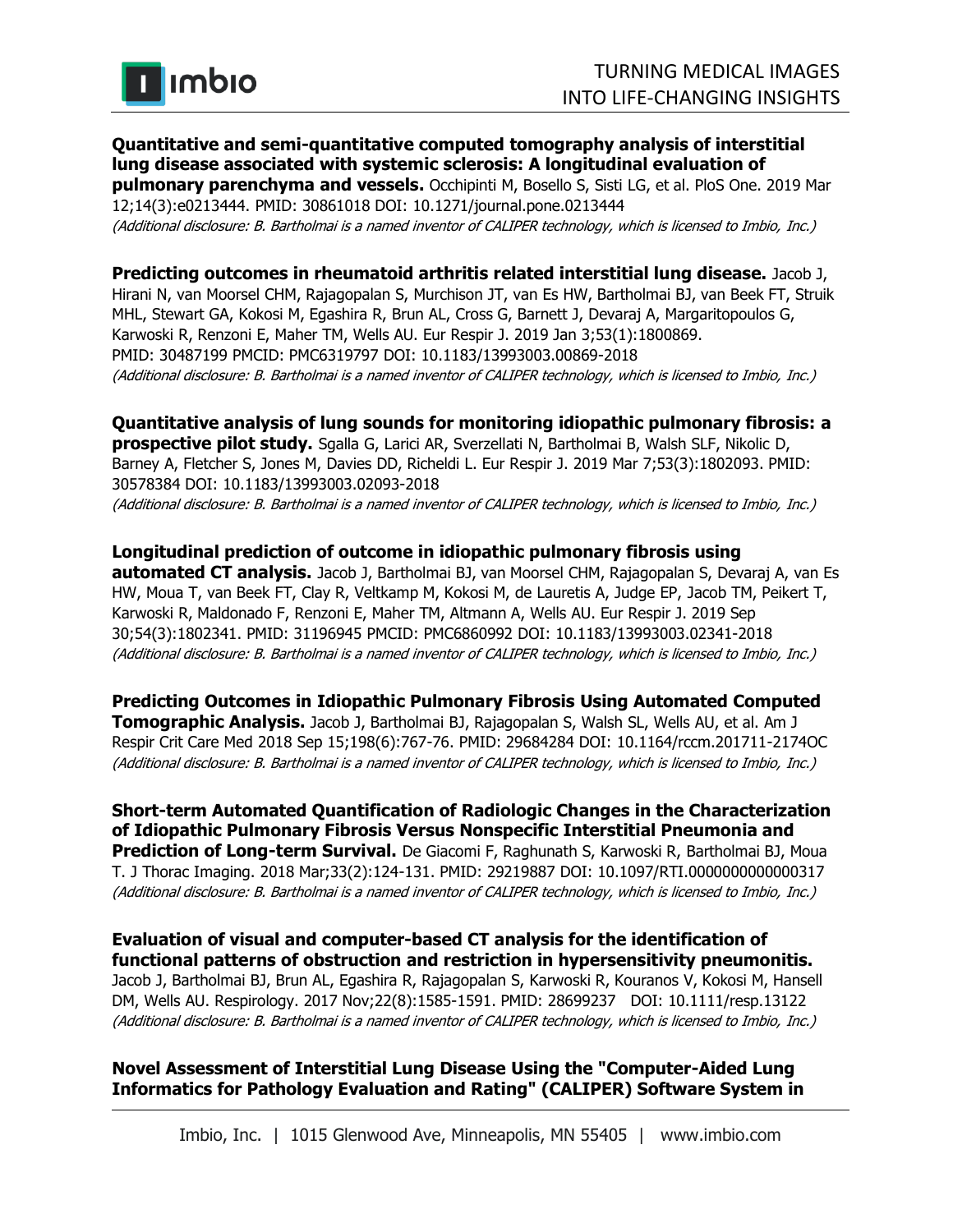

**Idiopathic Inflammatory Myopathies.** Ungprasert P, Wilton KM, Ernste FC, Kalra S, Crowson CS, Rajagopalan S, Bartholmai BJ. Lung. 2017 Oct;195(5):545-552. PMID: 28688028 DOI: 10.1007/s00408- 017-0035-0

(Additional disclosure: B. Bartholmai is a named inventor of CALIPER technology, which is licensed to Imbio, Inc.)

## **Unclassifiable-interstitial lung disease: Outcome prediction using CT and functional**

**indices.** Jacob J, Bartholmai BJ, Rajagopalan S, et al. Respir Med. 2017 Sept;130:43-51. PMID: 29206632 DOI: 10.1016/j.rmed.2017.07.007 (Additional disclosure: B. Bartholmai is a named inventor of CALIPER technology, which is licensed to Imbio, Inc.)

#### **Serial automated quantitative CT analysis in idiopathic pulmonary fibrosis: functional correlations and comparison with changes in visual CT scores.**

Jacob J, Bartholmai BJ, Rajagopalan S, Kokosi M, Egashira R, Brun AL, Nair A, Walsh SLF, Karwoski R, Wells AU. Eur Radiol. 2017 Sep 29 Epub 2017 Sept 29 PMID: 28963678 DOI: 10.1007/s00330-017- 5053-z

(Additional disclosure: B. Bartholmai is a named inventor of CALIPER technology, which is licensed to Imbio, Inc.)

#### **Automated computer-based CT stratification as a predictor of outcome in**

**hypersensitivity pneumonitis.** Jacob J, Bartholmai BJ, Rajagopalan S, Karwoski R, Mak SM, Mok W, Della Casa G, Sugino K, Walsh SLF, Wells AU, Hansell DM. Eur Radiol. 2017 Sep; 27 (9):3635-3646 Epub 2017 Jan 27 PMID: 28130610 DOI: 10.1007/s00330-016-4697-4 (Additional disclosure: B. Bartholmai is a named inventor of CALIPER technology, which is licensed to Imbio, Inc.)

#### **Functional and prognostic effects when emphysema complicates idiopathic**

**pulmonary fibrosis.** Jacob J, Bartholmai BJ, Rajagopalan S, Kokosi M, Maher TM, Nair A, Karwoski R, Renzoni E, Walsh SLF, Hansell DM, Wells AU. Eur Respir J. 2017 Jul; 50 (1) Epub 2017 July 05 PMID: 28679612 DOI: 10.1183/13993003.00379-2017 (Additional disclosure: B. Bartholmai is a named inventor of CALIPER technology, which is licensed to Imbio, Inc.)

#### **Chronic hypersensitivity pneumonitis: identification of key prognostic determinants**

**using automated CT analysis.** Jacob J, Bartholmai BJ, Egashira R, Brun AL, Rajagopalan S, Karwoski R, Kokosi M, Hansell DM, Wells AU. BMC Pulm Med. 2017 May 04; 17: (1)81. PMID: 28472939 PMCID: 5418678 DOI: 10.1186/s12890-017-0418-2

(Additional disclosure: B. Bartholmai is a named inventor of CALIPER technology, which is licensed to Imbio, Inc.)

**Mortality prediction in idiopathic pulmonary fibrosis: evaluation of computer-based CT analysis with conventional severity measures.** Jacob J, Bartholmai BJ, Rajagopalan S, Kokosi M, Nair A, Karwoski R, Walsh SLF, Wells AU, Hansell DM. European Respiratory Journal. 2017 Jan;

49: (1)1601011

(Additional disclosure: B. Bartholmai is a named inventor of CALIPER technology, which is licensed to Imbio, Inc.)

#### **Evaluation of computer-based computer tomography stratification against outcome models in connective tissue disease-related interstitial lung disease: a patient outcome study.**

Jacob J, Bartholmai BJ, Rajagopalan S, Brun AL, Egashira R, Karwoski R, Kokosi M, Wells AU, Hansell DM.